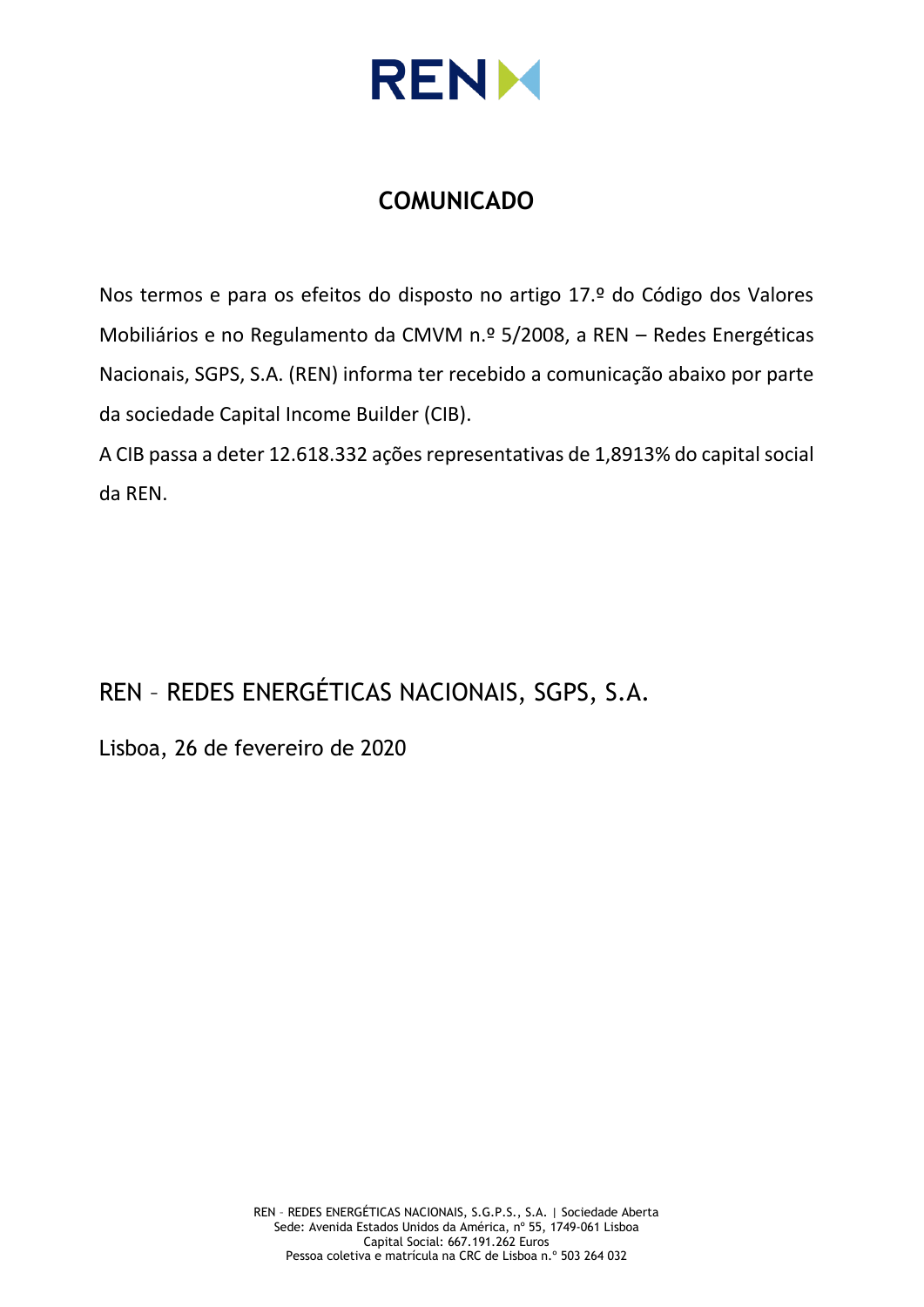

Date:22 October 2015 ESMA/2015/1597

# **Standard form for notification of major holdings**

#### **NOTIFICATION OF MAJOR HOLDINGS** (to be sent to the relevant issuer and to the competent authority)<sup>i</sup>

**1. Identity of the issuer or the underlying issuer of existing shares to which voting rights are attached**ii**:**

REN - Redes Energeticas Nacionais SGPS S.A.

**2. Reason for the notification** (please tick the appropriate box or boxes):

[X] An acquisition or disposal of voting rights

[] An acquisition or disposal of financial instruments

[] An event changing the breakdown of voting rights

[] Other (please specify)":

**3. Details of person subject to the notification obligation**iv **:**

Name:

Capital Income Builder ("CIB")

City and country of registered office (if applicable): Irvine, California, U.S.A.

**4. Full name of shareholder(s)** (if different from 3.)<sup>v</sup> :

#### **5. Date on which the threshold was crossed or reached**vi**:** 21 February 2020

### **6. Total positions of person(s) subject to the notification obligation:**

|                                                                                    | % of voting rights at-<br>tached to shares (to-<br>tal of $7.A$ ) | % of voting rights<br>through financial instru-<br>ments<br>(total of $7.B.1 + 7.B.2$ ) | Total of both in %<br>$(7.A + 7.B)$ | Total number of<br>voting rights of is-<br>suer <sup>vii</sup> |
|------------------------------------------------------------------------------------|-------------------------------------------------------------------|-----------------------------------------------------------------------------------------|-------------------------------------|----------------------------------------------------------------|
| Resulting situation<br>on the date on which<br>threshold was<br>crossed or reached | 1.8913%<br>(see section 10)                                       | $0\%$                                                                                   | 1.8913%<br>(see section 10)         | 667,191,262                                                    |
| Position of previous<br>notification (if appli-<br>cable)                          | 3.6504%<br>(see section 10)                                       | $0\%$                                                                                   | 3.6504%<br>(see section 10)         |                                                                |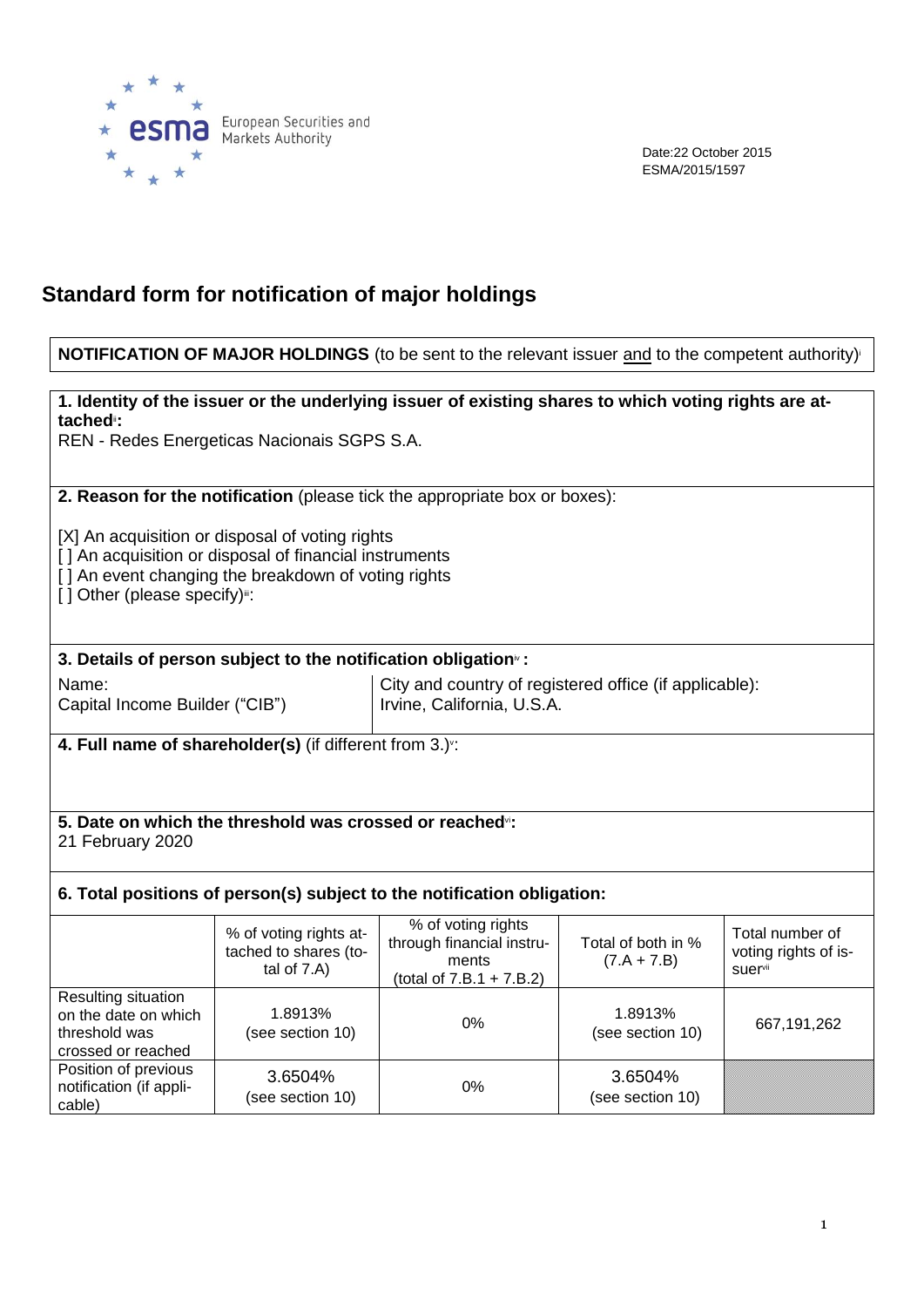

### **7. Notified details of the resulting situation on the date on which the threshold was crossed or reached**viii**:**

## **A: Voting rights attached to shares**

| Class/type of<br>shares      | Number of voting rightsix                            |                                                         | % of voting rights                                   |                                                         |
|------------------------------|------------------------------------------------------|---------------------------------------------------------|------------------------------------------------------|---------------------------------------------------------|
| ISIN code (if possi-<br>ble) | <b>Direct</b><br>(Art 9 of Directive<br>2004/109/EC) | <b>Indirect</b><br>(Art 10 of Directive<br>2004/109/EC) | <b>Direct</b><br>(Art 9 of Directive<br>2004/109/EC) | <b>Indirect</b><br>(Art 10 of Directive<br>2004/109/EC) |
| <b>Ordinary Shares</b>       | 12,618,332                                           |                                                         | 1.8913%                                              |                                                         |
| (PTREL0AM0008)               |                                                      |                                                         | (see section 10)                                     |                                                         |
|                              |                                                      |                                                         |                                                      |                                                         |
|                              |                                                      |                                                         |                                                      |                                                         |
| <b>SUBTOTAL A</b>            | 12,618,332                                           |                                                         | 1.8913%                                              |                                                         |
|                              |                                                      |                                                         | (see section 10)                                     |                                                         |

| B 1: Financial Instruments according to Art. 13(1)(a) of Directive 2004/109/EC |                               |                                         |                                                                                                          |                    |
|--------------------------------------------------------------------------------|-------------------------------|-----------------------------------------|----------------------------------------------------------------------------------------------------------|--------------------|
| Type of financial in-<br>strument                                              | <b>Expiration</b><br>$date^x$ | Exercise/<br><b>Conversion Periodxi</b> | <b>Number of voting rights</b><br>that may be acquired if<br>the instrument is exer-<br>cised/converted. | % of voting rights |
| Not applicable                                                                 |                               |                                         |                                                                                                          |                    |
|                                                                                |                               |                                         |                                                                                                          |                    |
|                                                                                |                               |                                         |                                                                                                          |                    |
|                                                                                |                               | <b>SUBTOTAL B.1</b>                     |                                                                                                          |                    |

| B 2: Financial Instruments with similar economic effect according to Art. 13(1)(b) of Directive<br>2004/109/EC |                               |                                               |                                                  |                            |                    |
|----------------------------------------------------------------------------------------------------------------|-------------------------------|-----------------------------------------------|--------------------------------------------------|----------------------------|--------------------|
| <b>Type of financial</b><br>instrument                                                                         | <b>Expiration</b><br>$date^x$ | Exercise/<br><b>Conversion Pe-</b><br>riod ×i | <b>Physical or cash</b><br><b>settlement</b> xii | Number of<br>voting rights | % of voting rights |
| Not applicable                                                                                                 |                               |                                               |                                                  |                            |                    |
|                                                                                                                |                               |                                               |                                                  |                            |                    |
|                                                                                                                |                               |                                               |                                                  |                            |                    |
|                                                                                                                |                               |                                               | <b>SUBTOTAL B.2</b>                              |                            |                    |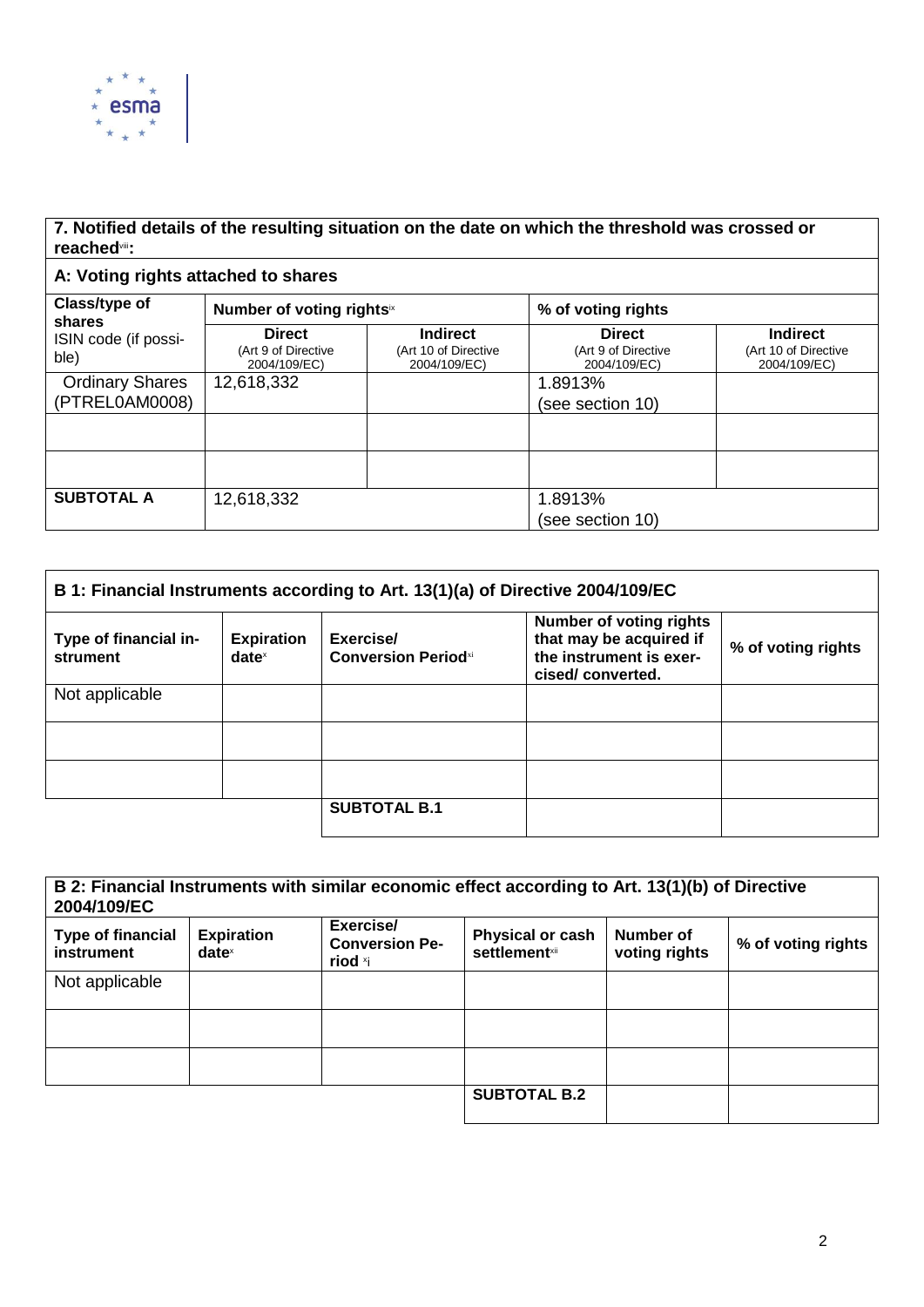

**8. Information in relation to the person subject to the notification obligation** (please tick the applicable box)**:**

**[X] Person subject to the notification obligation is not controlled by any natural person or legal entity and does not control any other undertaking(s) holding directly or indirectly an interest in the (underlying) issuer.**xiii

**[ ] Full chain of controlled undertakings through which the voting rights and/or the financial instruments are effectively held starting with the ultimate controlling natural person or legal entity**xiv**:**

| Name <sup>xv</sup>            | % of voting rights if it<br>equals or is higher<br>than the notifiable<br>threshold | % of voting rights<br>through financial in-<br>struments if it equals<br>or is higher than the<br>notifiable threshold | Total of both if it<br>equals or is higher<br>than the notifiable<br>threshold |
|-------------------------------|-------------------------------------------------------------------------------------|------------------------------------------------------------------------------------------------------------------------|--------------------------------------------------------------------------------|
| <b>Capital Income Builder</b> | 1.8913%                                                                             | $0.0000\%$                                                                                                             | 1.8913%                                                                        |
| ("CIB")                       | (see section 10)                                                                    | (see section 10)                                                                                                       | (see section 10)                                                               |
|                               |                                                                                     |                                                                                                                        |                                                                                |
|                               |                                                                                     |                                                                                                                        |                                                                                |
|                               |                                                                                     |                                                                                                                        |                                                                                |
|                               |                                                                                     |                                                                                                                        |                                                                                |

**9. In case of proxy voting: [***name of the proxy holder***] will cease to hold [% and** *number***] voting rights as of [***date***]**

#### 10. Additional information<sup>xvi</sup>:

CIB is a mutual fund registered in the United States under the Investment Company Act of 1940. CIB is the legal owner of shares in REN - Redes Energeticas Nacionais SGPS S.A. CIB has granted proxy voting authority to Capital Research and Management Company, its investment adviser.

CIB holds 12,618,332 shares (1.8913% of outstanding voting shares).

Please note that since the notification submitted on behalf of The Capital group Companies, Inc., disclosing holdings as of 24 March 2017, no reportable threshold has been crossed.

Done at Los Angeles, California, U.S.A. on 24 February 2020.